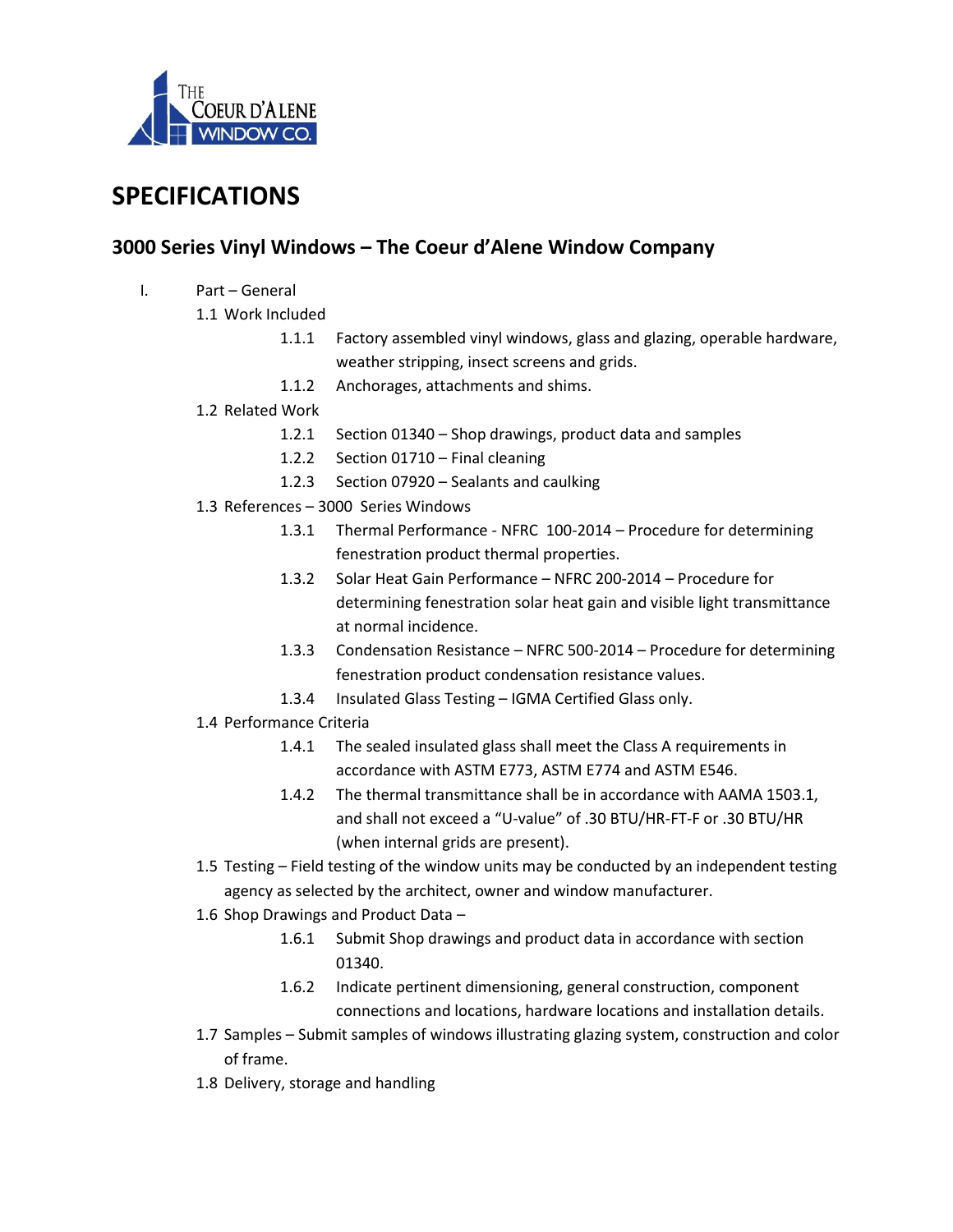

- 1.8.1 Deliver, store and protect products to site. Supply installation instructions.
- 1.8.2 Store off ground, under cover, protected from weather and construction activities. Do not lay flat.

#### 1.9 Environmental requirements

- 1.9.1 Install sealants per manufacturer specifications.
- 1.9.2 Maintain minimum temperature in accordance with sealant manufacturer's specifications.

#### II. Products

#### 2.1 Manufacture

- 2.1.1 Windows shall be 3000 Series manufactured by The Coeur d'Alene Window Company, 11420 E Montgomery Dr, Spokane Valley, WA 99206. [www.coeurdalenewindow.com](http://www.coeurdalenewindow.com/) 1.509.928.4686.
- 2.1.2 Factory assembled windows with sash installed in the frame. Types shall be:

3200 Single hung or Vertical Slider

3100 Horizontal Slider

3010/3310 Picture Window

4011 Casement

3800 Patio Door

### 2.2 Components

- 2.2.1 Frames shall be high impact resistant, rigid pipe grade polyvinyl chloride (PVC). All corners shall be heat welded with trimmed excess not to exceed 1/8". Exterior walls shall be at least .065" thick. Frame shall include a built in weep system and integral nail fin. Overall frame depth of 3 3/8" for windows only.
- 2.2.2 Sash shall be high impact resistant, rigid pipe grade polyvinyl chloride (PVC). All corners shall be heat welded with trimmed excess not to exceed 1/8". Exterior walls shall be at least .065" thick. Meeting rails are to have an integrated locking system. All sashes exceeding 32" at the meeting rail shall be reinforced with metal. Bottom rails shall include weep holes.